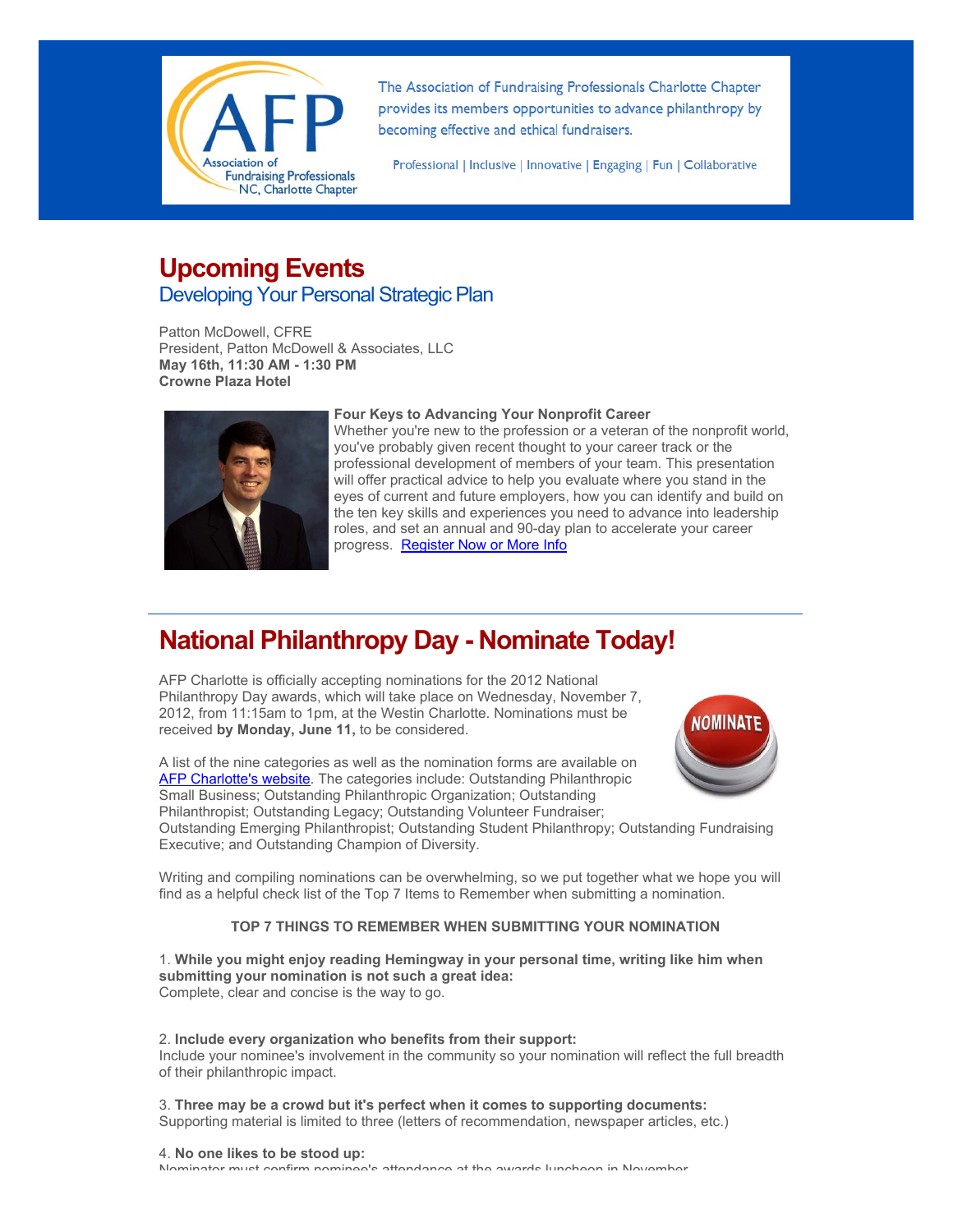Nominator must confirm nominee's attendance at the awards luncheon in November.

#### 5. **Spread the wealth:**

Please submit only ONE nomination for each category.

#### 6. **No one likes a double dipper:**

A person or organization can only be selected as an honoree once for each category. You can view a list of past honorees on AFP-Charlotte's website here.

#### 7. **If you didn't succeed before, feel free to try, try again:**

Past applications can be resubmitted; we simply ask that you send an updated nomination form in the current format.

**On a more serious note, the nomination process is a great opportunity for all development professionals to learn more about their donors and cultivate the relationship with them when you let them know that you're nominating them for an award!** Even if they aren't selected as a winner this year, they will appreciate being nominated and thought of in such a special way. Remember to submit your nominations by Monday, June 11th!

## **Our Newest Members**

**Missy Banks**, Development Associate [Community Culinary School of Charlotte](http://www.communityculinary.org/)

**Courtney Hurd**, Director [Hendrick Marrow Program](http://www.marrow.org/)

**Jen Kraus Rosen**, Chief Operating Officer [Moishe House](http://www.moishehouse.org/)

**Sarah Lewkowitz**, Director of Development [McColl Center For Visual Art](http://mccollcenter.org/)

## Chamberlain Scholarship Winner

Thoughts from our Chamberlain Scholarship Winner Deepa Naik

My trip to Vancouver was amazing - between the scenery of the mountains, the wide selection of fantastic restaurants and European influences I had to force myself to stay inside and concentrate! But of course, the 49th International AFP conference also did not disappoint! I was welcomed as one of 127 Chamberlain Scholarship winners before the conference officially started - being a part of this group was a true honor and privilege. We then quickly launched into two days of fantastic workshops and sessions. I thoroughly enjoyed learning from Penelope Burk, Robbe Healey and many other highly respected professionals in the fundraising arena. I also enjoyed spending time with AFP Charlotte



chapter members who I had not met before (yes I know, it seems ironic that it